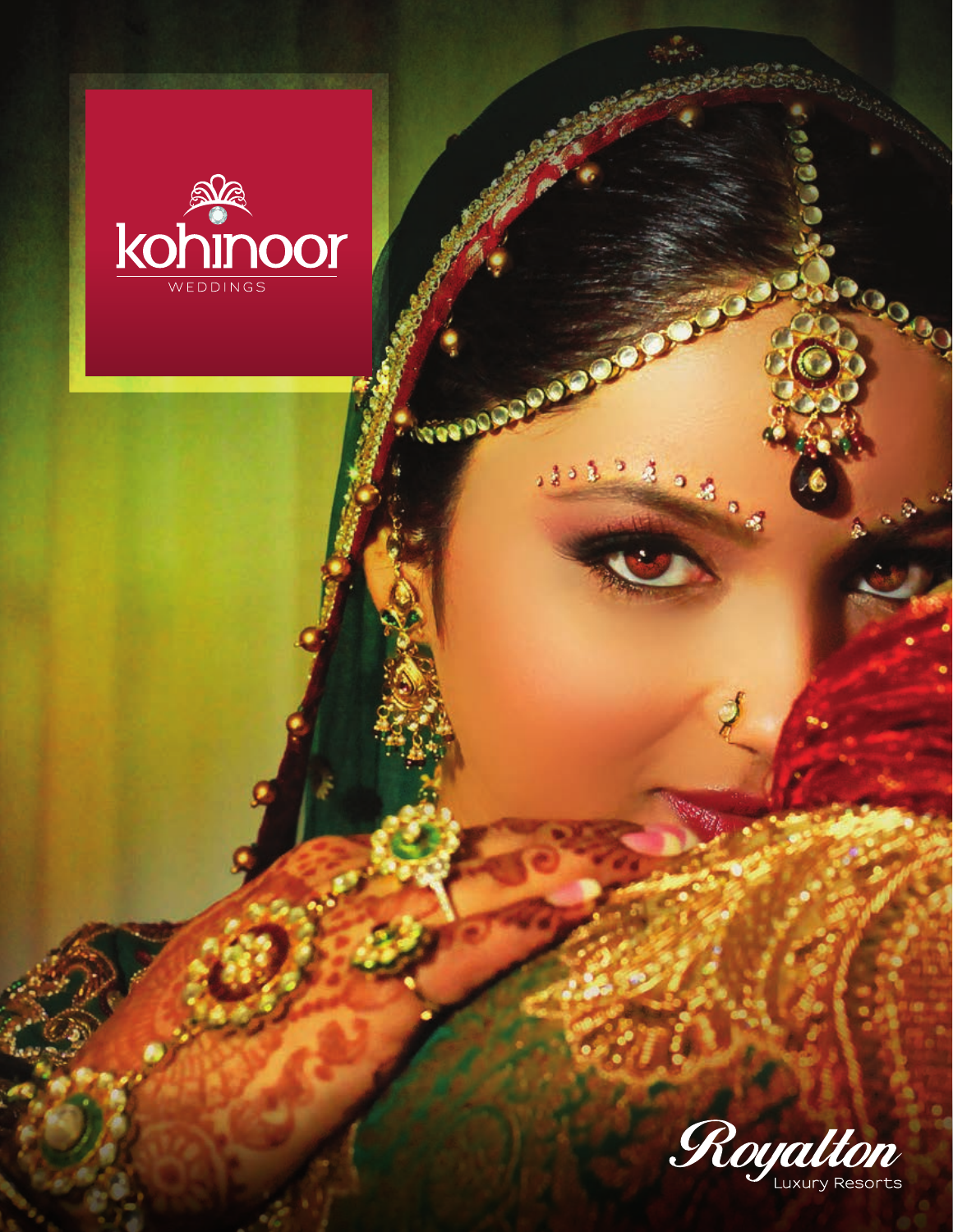

#### **Wedding Inclusions:**

- Specialized South Asian wedding planner
- VIP check-in for wedding couple
- Bride/groom complimentary room upgrade (subject to availablity upon arrival, not guaranteed)
- Getting ready refreshments & fruit platter for the wedding couple on their wedding day
- 10% discount on spa treatment for wedding couple and their parents
- Breakfast in bed
- Late check-out (subject to availability)

#### **Welcome Cocktail Reception** *(2 hours)*

- Includes open bar and hors d'oeuvres (4 options)
- Sound system for background music
- Cocktail tables, white linens, chairs and 2 lounge set ups

#### **Mehndi Ceremony** *(1 hour)*

- Non-alcoholic drinks
- One henna artist
- Cocktail tables, white linens, chairs and 2 lounge set ups

### **Vaatna, Haldi or Pithi**

### *(1 hour, AM ceremony)*

• Private event on the beach

#### **Sangeet Party** *(3 hours)*

- Private event with 3 hours open bar
- Indian dinner menu buffet style
- Gazebo, round tables with white linens and chairs
- String lighting

#### **Wedding Ceremony** *(2 hours)*

- Wedding location
- Fire pit for ceremony or bench for the holy bible
- Bridal bouquet and boutonniere
- Wedding set up (ceremonial structure with 2 flower corsages, chairs or cushions and white aisle) • Sound system for Priest
- Veggie lunch

#### **Wedding Reception** *(3 hours)*

- Private Indian dinner reception (buffet style)
- Open bar (3 hours)<br>• Wedding cake (1 tie
- Wedding cake (1 tier)
- Sparkling wine for toast
- Round tables with white linens and chairs
- LED dance floor

*To qualify for this package, group must reach a minimum of 100 room nights. Package based on up to 50 guests.* 

*Extra hours can be purchased at an additional cost. Items not used in our packages cannot be redeemed for cash.*

# $$11,500$ <sub>USD</sub> for 2022/23<br>Additional guests <sup>\$90</sup>USD - Kids (4-12) 50% discount

*Total of 12 event hours Available at: Mexico - Royalton Riviera Cancun*



noor wedding package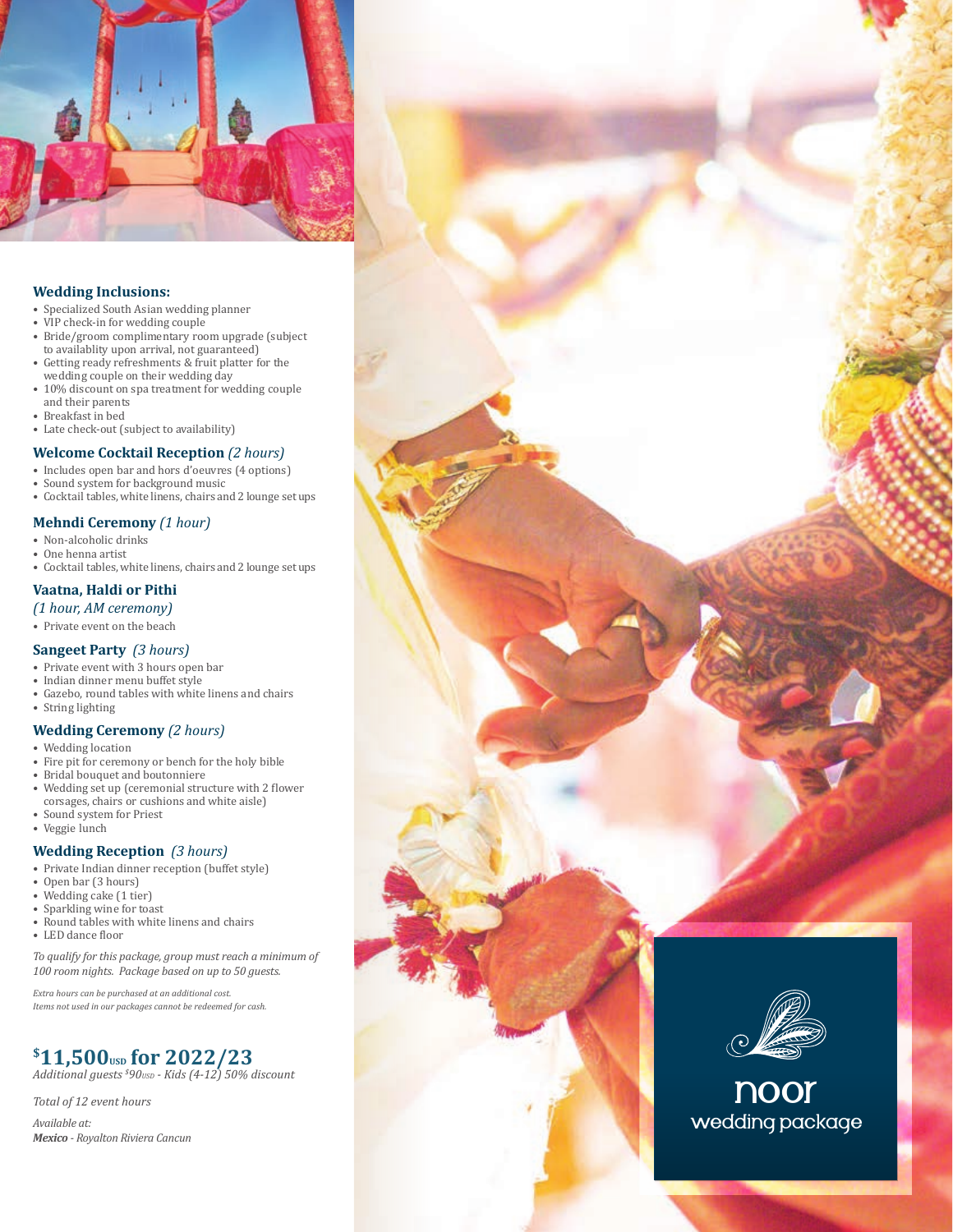

#### **Wedding Inclusions:**

- Specialized South Asian wedding planner
- VIP check-in for wedding couple<br>• Bride/groom complimentary roc
- Bride/groom complimentary room upgrade (subject to availablity upon arrival, not guaranteed)
- Getting ready refreshments & fruit platter for the wedding couple on their wedding day
- 10% discount on spa treatment for wedding couple and their parents
- Breakfast in bed
- Late check-out (subject to availability) • 50 minute couples massage

# **Welcome Cocktail Reception** *(2 hours)*

- Includes open bar and hors d'oeuvres (6 options)
- Sound system for background music
- Cocktail tables, white linens and chairs

#### **Mehndi Ceremony** *(2 hours)*

- Private event with 2 hours open bar
- One henna artist
- Cocktail tables, white linens, chairs and 2 lounge set ups

## **Vaatna, Haldi or Pithi**

- *(1 hour, AM ceremony)*
- Private event on the beach with a continental breakfast

#### **Sangeet Party** *(3 hours)*

- Private event with 3 hours open bar
- Indian dinner menu buffet style
- Gazebo, round tables with linens and chairs
- LED dance floor
- String lighting

#### **Wedding Ceremony** *(2 hours)*

- Wedding location
- Fire pit or bench for the book<br>• Bridal bouquet and boutonnie
- Bridal bouquet and boutonniere
- Wedding set up (ceremonial structure with 2 flower corsages, chairs or cushions, white aisle and 2 flower arrangments)
- Sound system for Priest
- Veggie lunch

#### **Wedding Reception** *(4 hours)*

- Private Indian dinner reception (buffet style)
- Open bar (4 hours)<br>• Wedding cake (2 tie
- Wedding cake (2 tiers)<br>• Sparkling wine for toas
- Sparkling wine for toast
- LED dance floor
- Round tables, chairs and white linens

*To qualify for this package, group must reach a minimum of 200 room nights. Package based on up to 100 guests.*

*Extra hours can be purchased at an additional cost. Items not used in our packages cannot be redeemed for cash.*

# $$16,500$ usp  ${for\,2022/23} \nonumber$ Additional guests <sup>\$90</sup>usp - Kids (4-12) 50% discount

*Total of 14 event hours*

*Available at: Mexico - Royalton Riviera Cancun*



# heera wedding package